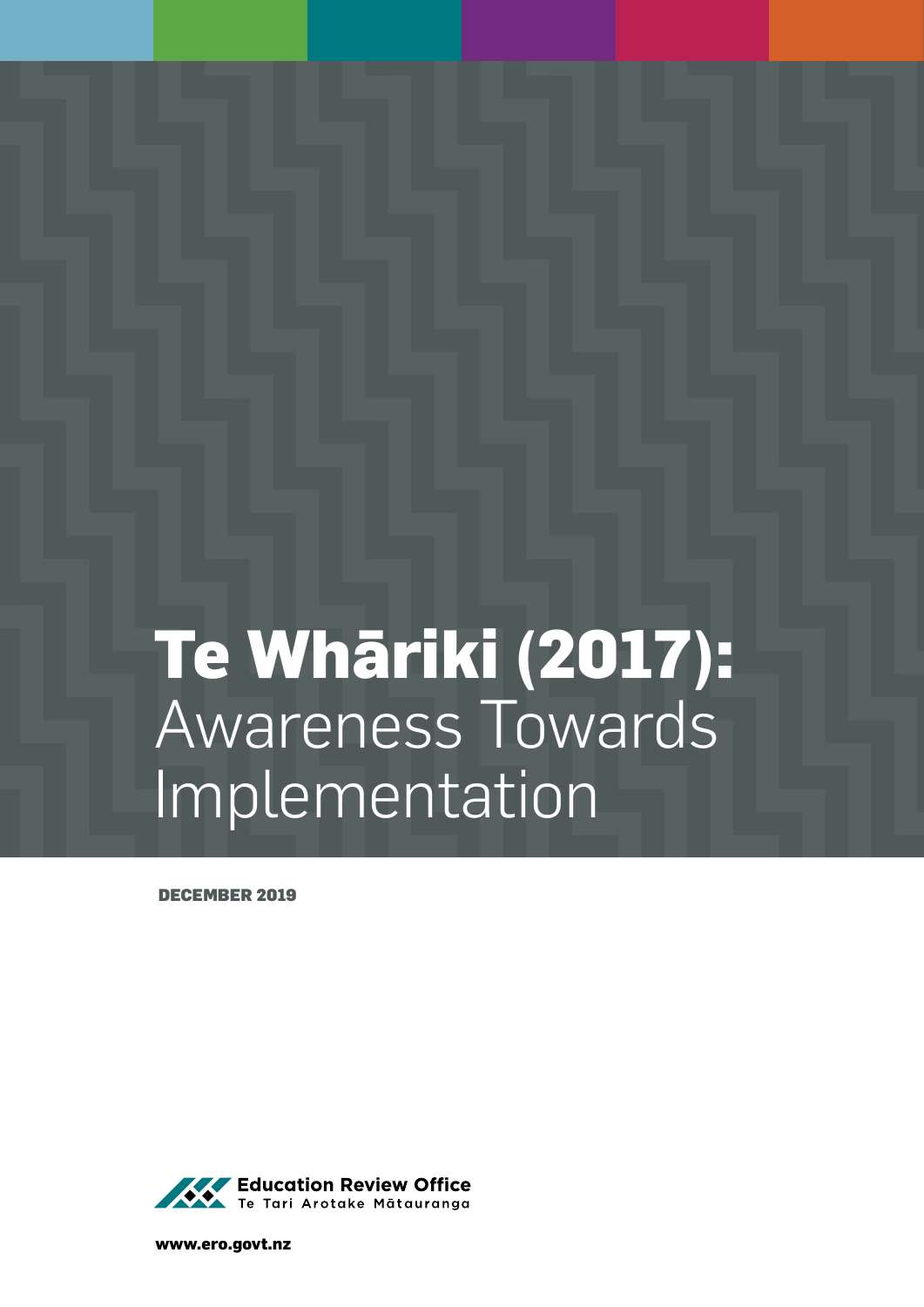Published December 2019 © Crown Copyright ISBN 978-1-99-000229-8

Except for the Education Review Office's logo used throughout this report, this copyright work is licensed under Creative Commons Attribution 3.0 New Zealand licence. In essence, you are free to copy, distribute and adapt the work, as long as you attribute the work to the Education Review Office and abide by the other licence terms. In your attribution, use the wording 'Education Review Office', not the Education Review Office logo or the New Zealand Government logo.



# New Zealand Government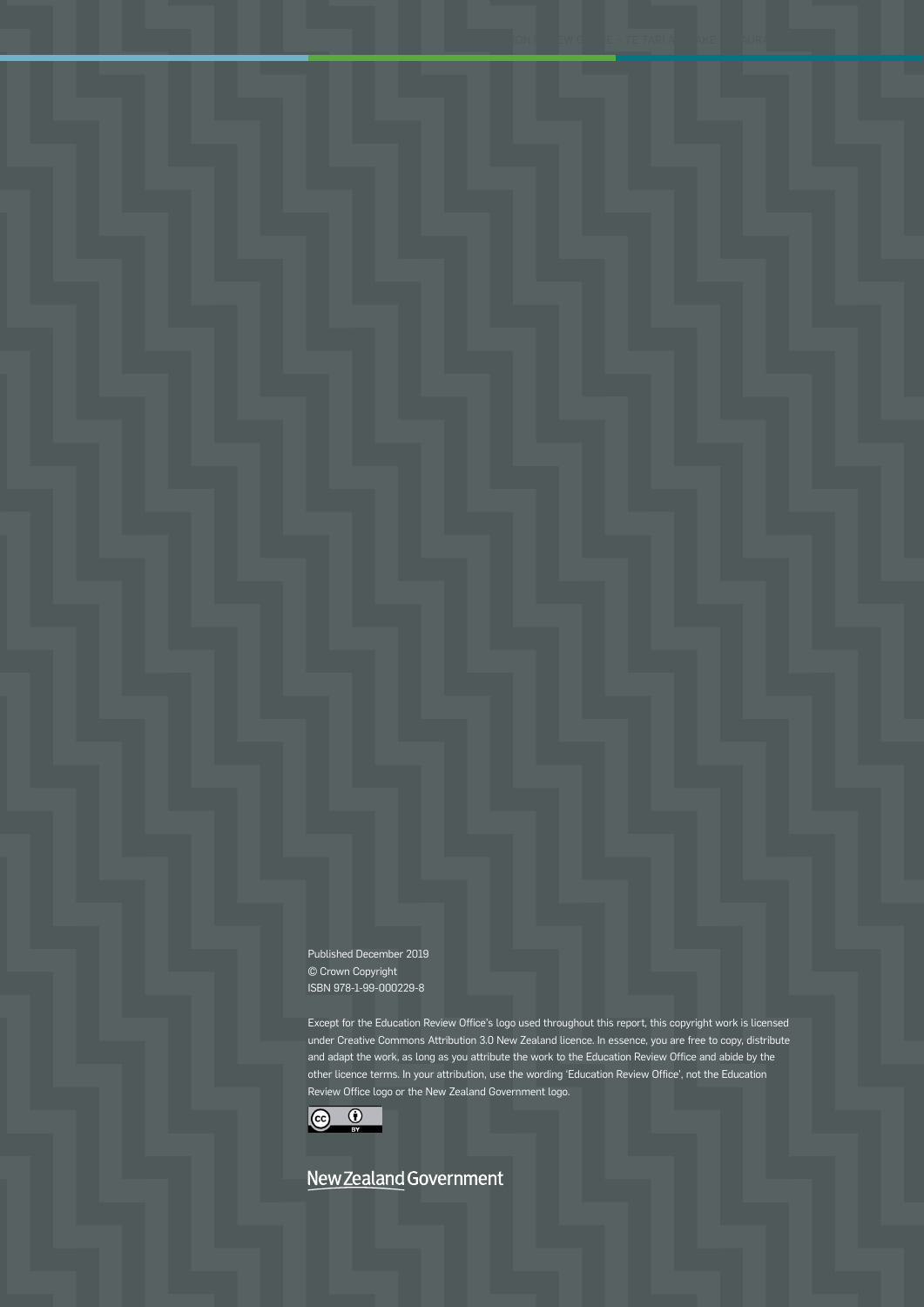## **Background**

New Zealand's early childhood curriculum, *Te Whāriki*, was updated in April 2017. *Te Whāriki: He whāriki mātauranga mō ngā mokopuna o Aotearoa* is for use by all early childhood education services. *Te Whāriki a te Kōhanga Reo* is for use in all kōhanga reo affiliated to Te Kōhanga Reo National Trust.

Since July 2017 early learning services have been supported to implement *Te Whāriki* through a programme of professional learning and development (PLD) including workshops, webinars and online resources provided by the Ministry of Education (the Ministry). ERO is undertaking a series of evaluations on the implementation of *Te Whāriki: He whāriki mātauranga mō ngā mokopuna o Aotearoa*.

The updated *Te Whāriki* (2017) reflects changes in theory, practice and early learning contexts that have occurred over the last 20 years. Specific changes include:

- › a stronger focus on bicultural practice, the importance of language, culture and identity
- the inclusion of all children
- reviewing the learning outcomes and streamlining them to 20 outcomes to enable a greater focus on "what matters here" when designing local curriculum
- › setting out the links to *Te Marautanga o Aotearoa* and *The New Zealand Curriculum* to support children's learning continuity as they transition to school.

The bicultural structure, principles, strands, goals and aspiration for children remain the same (*[Te Whāriki](https://tewhariki.tki.org.nz/en/te-whariki-foundations/the-story-of-te-whariki/)* Online).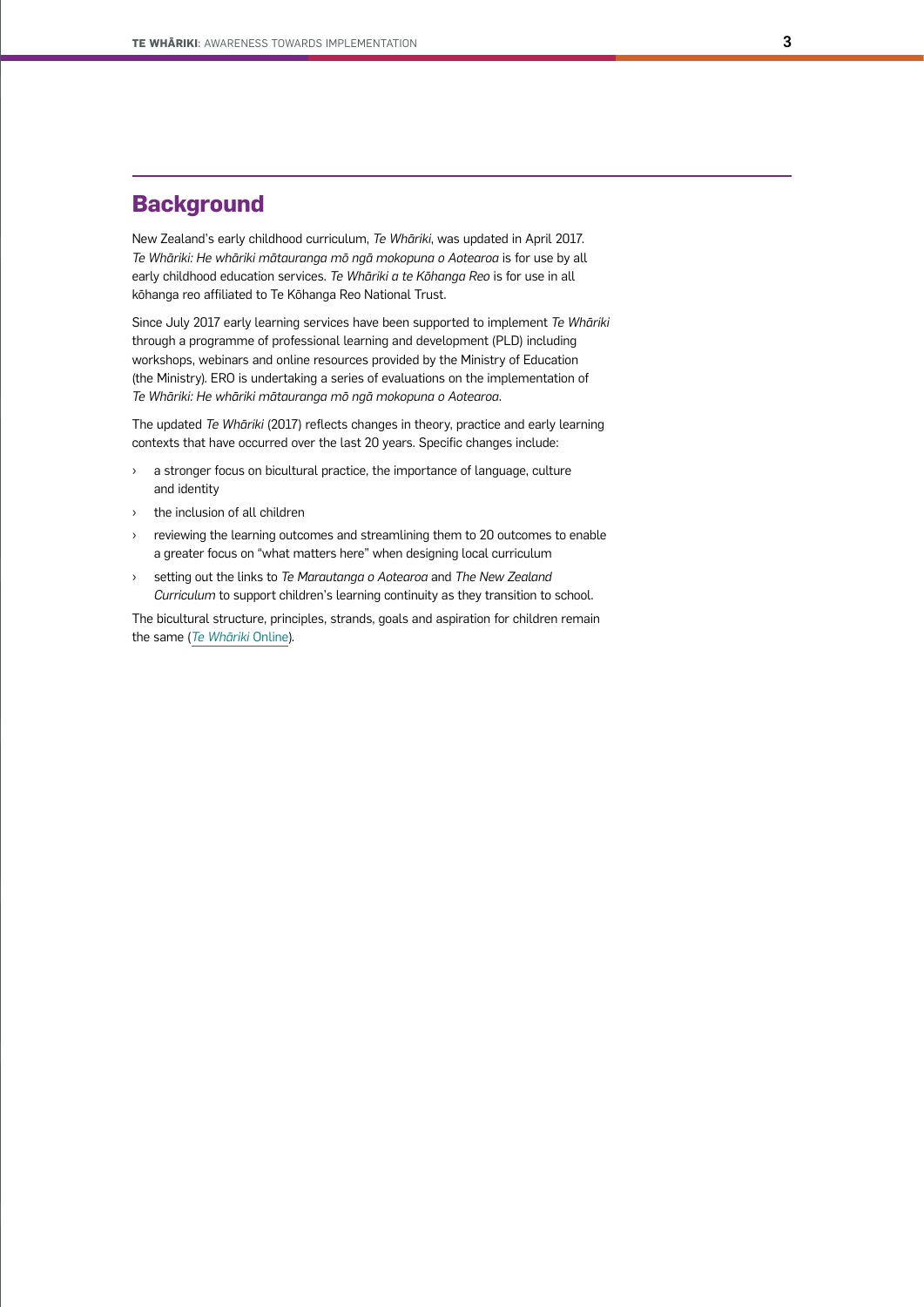In 2018 and 2019, ERO published the findings of three evaluations: [Awareness and](https://www.ero.govt.nz/publications/awareness-and-confidence-to-work-with-te-whariki-2017/)  [confidence to work with](https://www.ero.govt.nz/publications/awareness-and-confidence-to-work-with-te-whariki-2017/) *Te Whāriki*, [Engaging with](https://www.ero.govt.nz/publications/engaging-with-te-whariki-2017/) *Te Whāriki* (2017) and [Preparedness](https://www.ero.govt.nz/publications/preparedness-to-implement-te-whariki-2017/) [to implement](https://www.ero.govt.nz/publications/preparedness-to-implement-te-whariki-2017/) *Te Whāriki* (2017). This series of evaluations had a progressive focus from awareness of and engagement with the updated curriculum to preparedness to implement *Te Whāriki*.

This document shares the findings of two further evaluations, building on the three previously published. These evaluations looked at how well leaders and kaiako were implementing *Te Whāriki* to benefit the children in their service. We were particularly interested in how well leaders and kaiako:

- › focused on the learning that mattered for their service
- › partnered with parents and whānau to support children's learning.

**Data was collected from the different services we visited each term, from Term 3, 2017 to Term 1, 2019.** 

# **We asked:**

| <b>Awareness and</b><br>confidence to work<br>with Te Whāriki | <b>July, 2018</b><br>290 services                         | $\rightarrow$<br>$\mathcal{P}$    | How aware are leaders/kaiako of Te Whāriki (2017)?<br>How confident are leaders/kajako to<br>work with Te Whāriki (2017)?                |
|---------------------------------------------------------------|-----------------------------------------------------------|-----------------------------------|------------------------------------------------------------------------------------------------------------------------------------------|
| <b>Engaging with</b><br>Te Whāriki                            | November, 2018<br>167 services                            | $\left( \right)$<br>$\rightarrow$ | How aware are leaders/kaiako of Te Whāriki (2017)?<br>What steps are leaders/kaiako taking to review and<br>design a local curriculum?   |
|                                                               |                                                           |                                   |                                                                                                                                          |
| <b>Preparedness</b><br>to implement<br><b>Te Whāriki</b>      | June, 2019<br>362 services                                | $\,$                              | How well prepared are early learning<br>services to implement Te Whāriki (2017)?                                                         |
|                                                               |                                                           |                                   |                                                                                                                                          |
| <b>Deciding what</b><br>learning matters<br>here              | Visited Term 4, $2018 -$<br>January, 2019<br>290 services | $\left( \right)$                  | To what extent are leaders and kaiako focusing on<br>the learning that matters in their service as they<br>implement Te Whāriki?         |
|                                                               |                                                           |                                   |                                                                                                                                          |
| Learning-focused<br>partnerships with<br>parents and whanau   | Visited Term 1, 2019<br>133 services                      | $\rightarrow$                     | How well are leaders and kaiako engaging<br>in learning-focused partnerships with<br>parents and whānau as they implement<br>Te Whāriki? |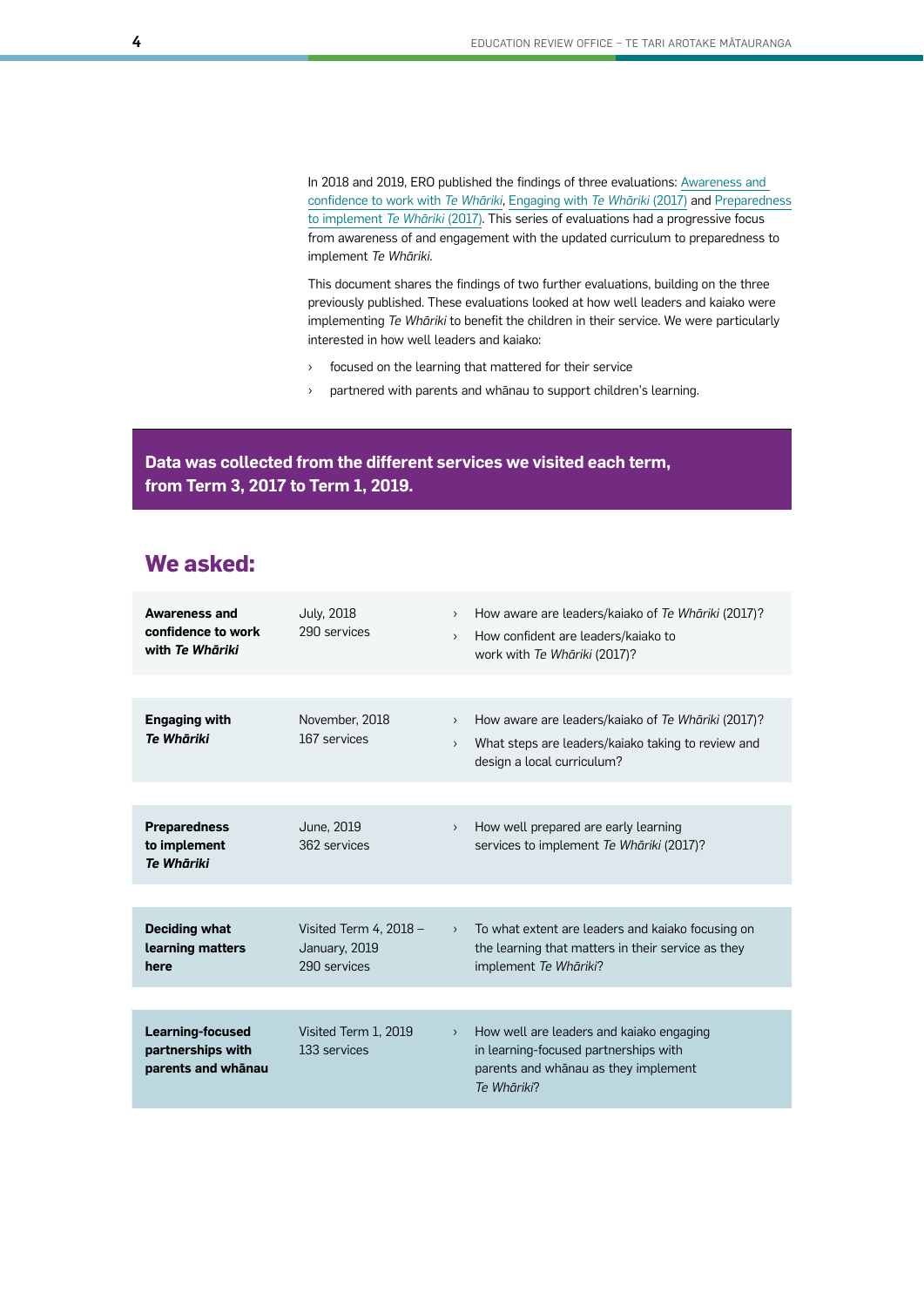# **We found:**

**Around** half the services **in each phase in the series of evaluations had taken** some steps **to engage with** *Te Whāriki* **(2017).**

**When it came to** designing and implementing **their local curriculum, around half the services struggled.**

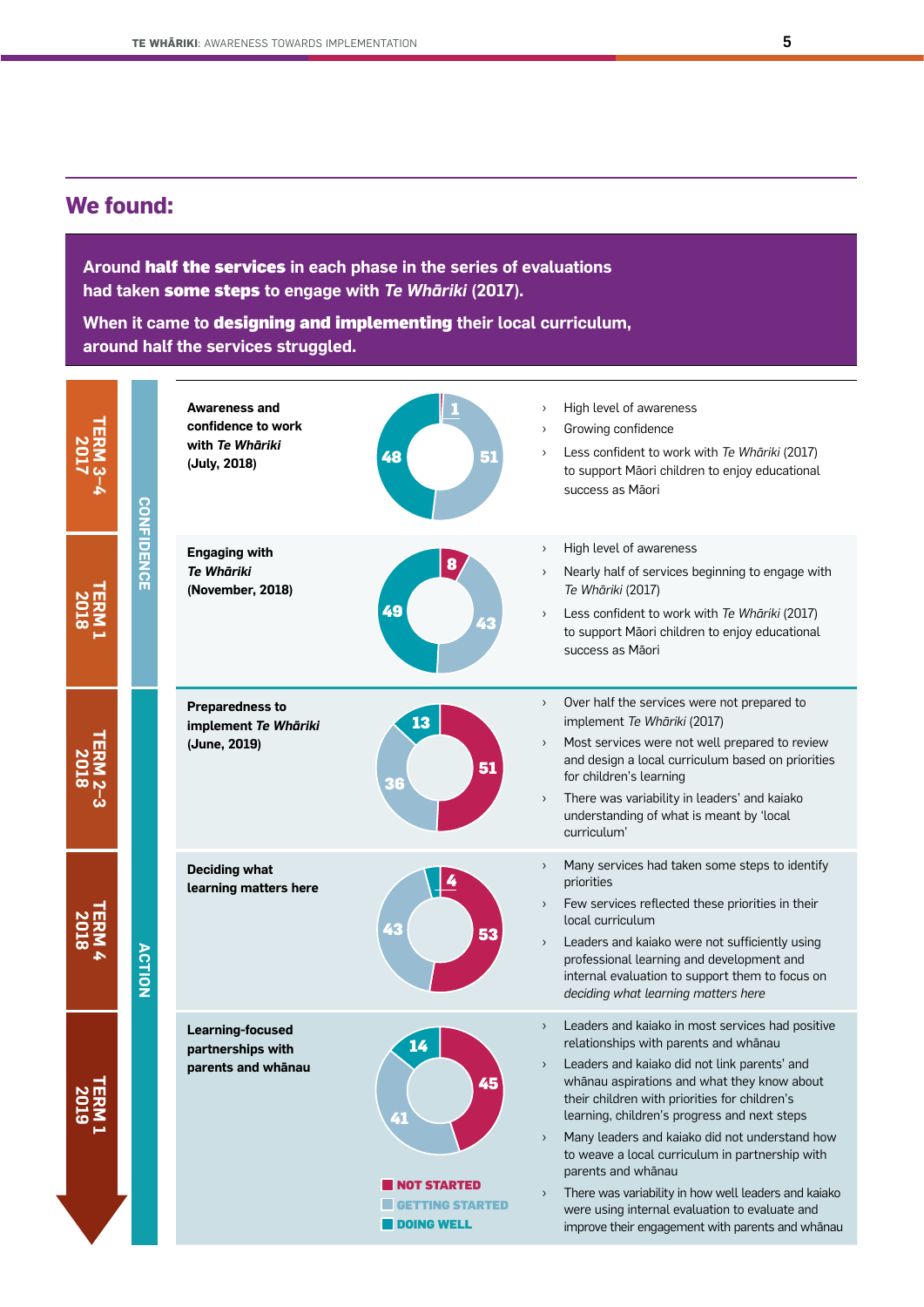Leaders and kaiako in half of the 290 services were not yet focused on *deciding what learning matters here* as they implemented *Te Whāriki*

#### **Many services had taken some steps to identify priorities**

- Steps included:
	- philosophy review or development
	- consultation with parents and whānau (usually through surveys)
	- considering kaiako interests, knowledge and strengths
	- recognising children's strengths, interests and needs
- Priorities varied in their focus on children's learning and learning outcomes; few priorities considered the **learning outcomes in** *Te Whāriki*
- Service leaders and kaiako generally only considered a narrow set of information when determining priorities, so they were not a strong, rich base for the local curriculum
- When services had not taken steps to identify their priorities:
	- other issues were taking priority
	- kaiako were still developing their understanding of the implications of *Te Whāriki* for their practice.

#### **Few services reflected the learning priorities in their local curriculum**

- Where services were doing well, they had become more purposeful in their curriculum design, and had changed programmes and routines to support their learning priorities
- › **Over one quarter of services were unable to show how learning priorities were reflected in their local curriculum, assessment, planning or teaching practices. In these services:**
	- learning priorities were not yet understood or identified
	- assessment and planning practices were poor quality
	- curriculum focused on kaiako priorities, rather than those of whānau and children
- Fewer than half the services reflected their learning priorities in assessment and planning, and there was variability in how well this was done. In these services:
	- kaiako were focusing on building their capability to recognise learning and identifying learning outcomes
	- there was an emphasis on learning priorities for individuals, but not linked to priorities to inform a local curriculum.

#### **Leaders and kaiako were not sufficiently using internal evaluation, or their engagement with professional learning and development to support their focus on** *deciding what learning matters here*

- › Most had participated in professional learning and development (PLD) about *Te Whāriki* (2017), including the webinar series, workshops, and internal PLD such as staff discussions and team meetings, but for many, this did not lead to shifts in practice
- › Where PLD helped, leaders and kaiako:
	- chose PLD relevant to them, their service and philosophy, was timely and helped them develop their understanding of what learning matters here and a local curriculum
	- encouraged whole-team involvement and professional dialogue
- Most services had some internal evaluation practices
	- most used internal evaluation as part of identifying their priorities
	- about one-third had not considered their learning priorities in internal evaluation
	- only a few evaluated effectiveness of implementation or children's progress in relation to the priorities.

| <b>Service Type</b> | <b>Number of services</b><br>in sample | Percentage of<br>services in sample | National percentage of services<br>(as at 2 September 2019) |                                                              |
|---------------------|----------------------------------------|-------------------------------------|-------------------------------------------------------------|--------------------------------------------------------------|
| Education and care  | 184                                    | 64%                                 | 64%                                                         | The 290 services                                             |
| Kindergarten        | 41                                     | 14%                                 | 16%                                                         | visited were<br>representative<br>of the national<br>spread. |
| Home-based          | 38                                     | 13%                                 | 11%                                                         |                                                              |
| Playcentre          | 27                                     | 9%                                  | 9%                                                          |                                                              |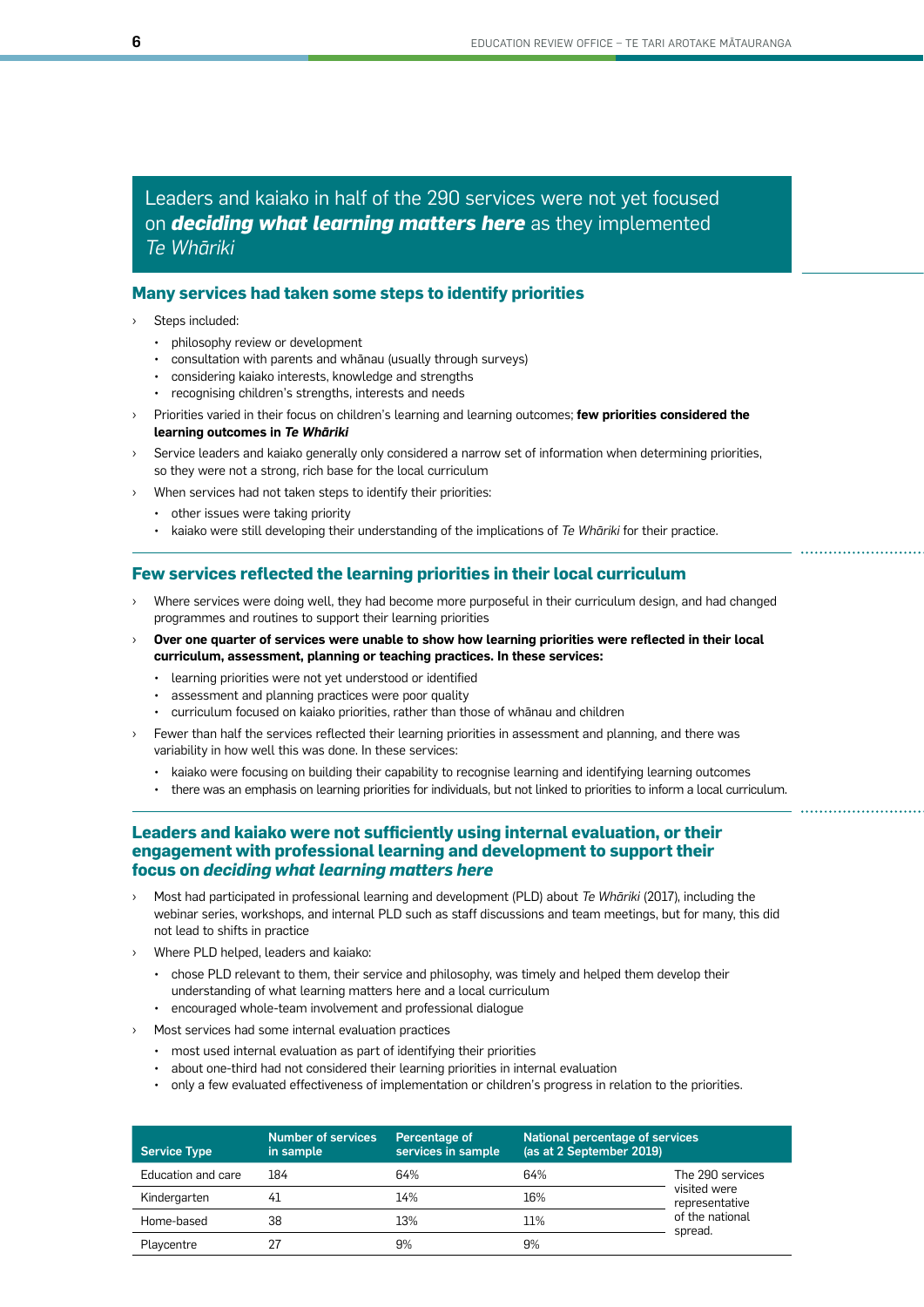Leaders and kaiako in most of the 133 services had positive *relationships* with parents and whānau, but these were not always learning-focused *partnerships*

#### **Leaders and kaiako did not link parents' and whānau aspirations and what they know about their children with priorities for children's learning, children's progress and next steps**

- Parents and whānau in many services were invited to contribute to their service's vision, philosophy and goals; share about their child's language, culture and identity; and their aspirations for their child in a variety of ways
- A few services personalised learning outcomes for children, or identified children's next steps for learning, but did not involve parents and whānau in this
- Half the services did not do a good job of partnering with parents to use what parents knew and valued to personalise children's learning outcomes or identifying their progress and next steps for learning. In these services:
	- kaiako had limited understanding of *Te Whāriki*
	- assessment and planning processes were poor in general.

#### **Many leaders and kaiako did not understand how to weave a local curriculum in partnership with parents and whānau**

- › Only one-fifth of services had done a good job of weaving parents' and whānau input into their local curriculum and associated planning and assessment. In services doing well:
	- leaders and kaiako used information from parents alongside other information to weave a local curriculum
	- parents were included as partners in planning and assessment
	- some leaders and kaiako worked to increase parents' and whānau understanding of *Te Whāriki* and assessment
- Nearly one-third of services were not doing this well at all. In services not doing well:
	- leaders and kaiako had limited understanding of assessment and planning in general
	- they did not have a deliberately considered local curriculum, or it was of poor quality
	- a few had a local curriculum, but this was developed without considering parents' and whānau input.

#### **There was variability in how well leaders and kaiako were using internal evaluation to evaluate and improve their engagement with parents and whānau**

- Almost one-quarter of services made good use of internal evaluation to understand how well they were engaging with parents and whānau to support children's learning. In these services:
	- leaders and kaiako inquired *about* their engagement with parents and whānau
	- leaders and kaiako inquired *with* parents and whānau
	- they made changes based on what they learned, to improve outcomes for children.
	- In the third of services where internal evaluation was not supporting engagement with parents and whānau:
		- internal evaluation was poorly understood in general
		- inquiries and reviews did not identify next steps or areas to improve
		- a few had not thought to evaluate their engagement with parents and whānau or how to use this to support children's learning.

| <b>Service Type</b> | <b>Number of services</b><br>in sample | Percentage of<br>services in sample | <b>National percentage of services</b><br>(as at 2 September 2019) |                                                                                                                                      |
|---------------------|----------------------------------------|-------------------------------------|--------------------------------------------------------------------|--------------------------------------------------------------------------------------------------------------------------------------|
| Education and care  | 69                                     | .52%                                | 64%                                                                | There were more<br>playcentres and fewer<br>of the other three<br>service types than is<br>representative of the<br>national spread. |
| Kindergarten        | 32                                     | 24%                                 | 16%                                                                |                                                                                                                                      |
| Home-based          |                                        | 6%                                  | 11%                                                                |                                                                                                                                      |
| Playcentre          | 24                                     | 18%                                 | 9%                                                                 |                                                                                                                                      |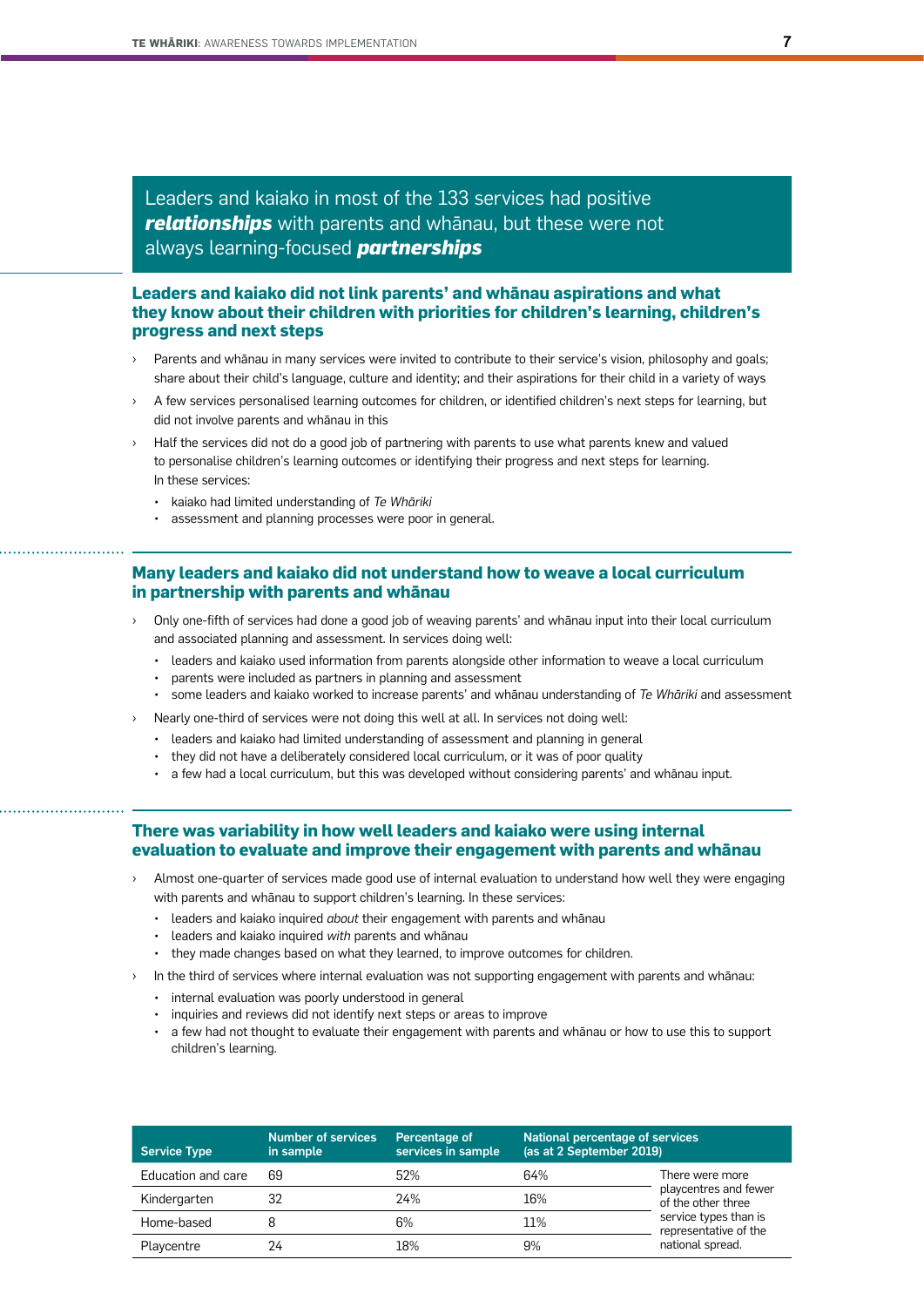# **What did 'doing well' look like?**

We made a judgment about how well a service was doing based on conversations with leaders and kaiako, relevant documentation, and observations of the service. We used the following criteria:

#### **Deciding what learning matters for their service:**



#### Leaders and kaiako were **HIGHLY FOCUSED**

on *deciding what learning matters* in their service as they implemented *Te Whāriki*

*The learning that matters* here is clearly evident in the local curriculum and associated assessment and planning, and in teaching practice.

Internal evaluation processes have helped leaders and kaiako to determine their priorities and evaluate how well children are progressing in relation to these priorities*.*

Strong pedagogical leadership supports decision making about *what learning matters here*.

Leaders and kaiako have:

- engaged in PLD to support them to identify and focus on *deciding what learning matters* for the children and whānau in their service
- developed/reviewed their philosophy (and vision) to ensure what matters to the service is explicit.

Consideration has been given to the 20 learning outcomes in *Te Whāriki* and 3-5 of the following:

- › children's strengths, interests and needs
- › the goals children have for themselves
- › the goals and aspirations parents and whānau have for their children
- the goals and aspirations of the wider community
- › kaiako interests, knowledge and strengths.



# **SOMEWHAT FOCUSED**

matters in their service as

*The learning that matters* here is starting to inform the local curriculum and associated assessment and planning, and in teaching practice.

Internal evaluation processes are helping leaders and kaiako to determine their priorities.

Pedagogical leadership is supporting decision-making about *what learning matters here.*

Leaders and kaiako have begun to:

- › engage in PLD to identify and focus on *deciding what learning matters* for the children and whānau in their service
- › develop/review their philosophy (and vision) to make explicit what matters in their service.

Consideration is being given to the 20 learning outcomes in *Te Whāriki* and at least two of the following:

- › children's strengths, interests and needs
- the goals children have for themselves
- the goals and aspirations parents and whānau have for their children
- the goals and aspirations of the wider community
- › kaiako interests, knowledge and strengths.

# Leaders and kaiako were

# **NOT FOCUSED**

on deciding what learning matters in their service as they implemented *Te Whāriki*

Leaders and kaiako are yet to:

- › Consider *what learning matters* for their children
- access PLD to support them to identify and focus on *what learning matters* for the children and whānau in their service
- review their philosophy (and vision) to make explicit *what learning matters* in their service
- › make visible *what learning matters* in their service in their local curriculum and associated assessment and planning, and in teaching practice
- implement internal evaluation processes that help leaders and kaiako to determine their priorities.

**An important aspect many services did not adequately consider, was alignment between**  *deciding what learning matters here* **and the 20 learning outcomes in** *Te Whāriki.*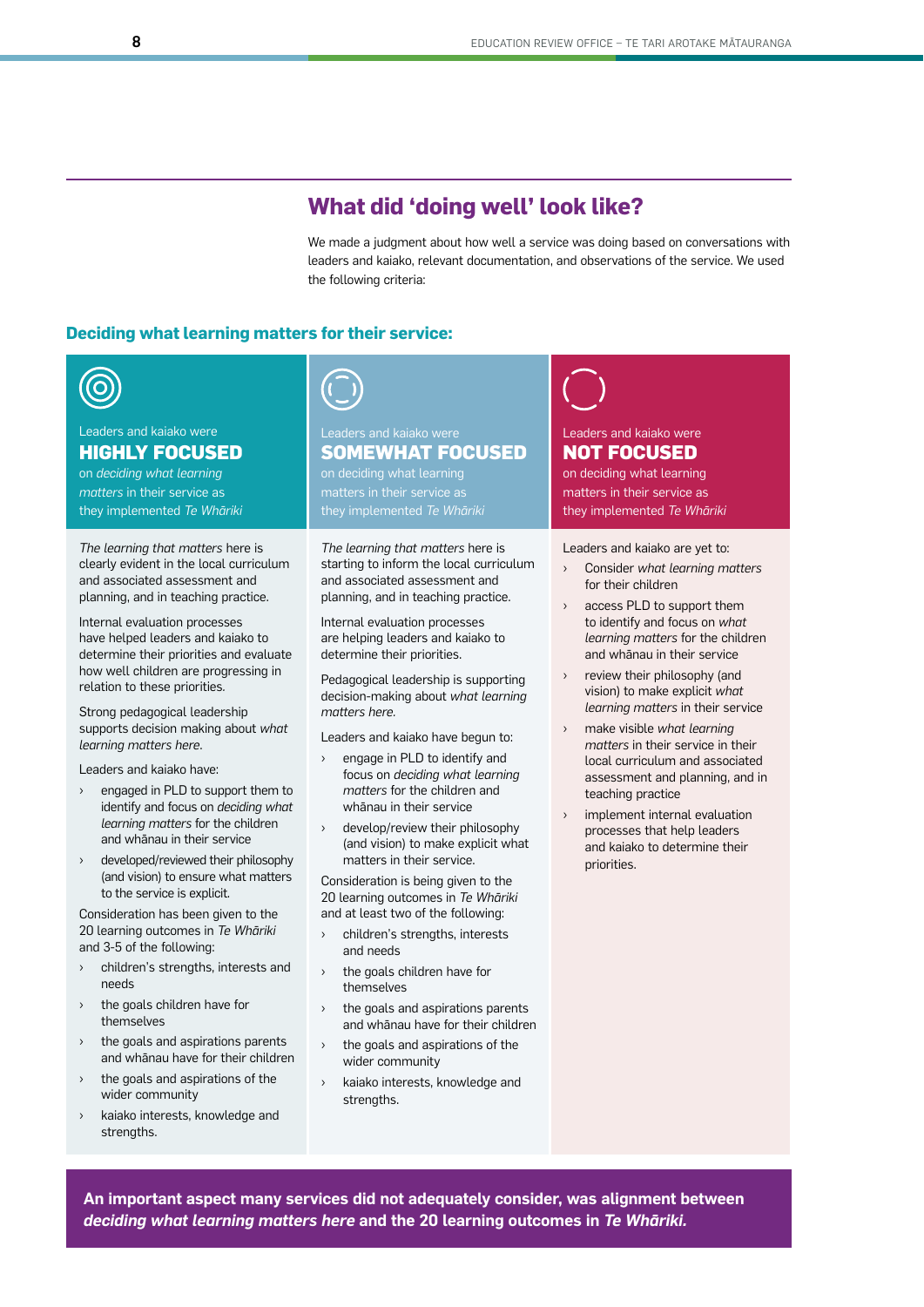#### **Learning-focused partnerships with parents and whānau:**



#### Leaders and kaiako were **HIGHLY ENGAGED**

in learning-focused partnerships with parents and whānau as they implemented *Te Whāriki*

Leaders and kaiako regularly share assessment information about children's progress and learning with parents and whānau and collaborate in planning for their child's learning.

Internal evaluation provides evidence of the impact of policies and practices on strengthening engagement with parents and whānau. Leaders and kaiako know the impact of their learning partnerships with parents and whānau on children's learning.

Authentic learning-focused partnerships enable parents and whānau to contribute to:

- the service's vision, philosophy, goals and priorities for children's learning as expressed in the local curriculum
- the priorities for their child's learning and development, including the aspirations they have for the child and how these related to the learning outcomes in *Te Whāriki*
- › discussions about their child's progress and learning across service and home contexts.

The local curriculum and associated planning and assessment is highly responsive and strongly reflects:

- the aspirations parents and whānau have for their children
- the priorities identified for children's learning through high levels of engagement with parents and whānau
- children's language, culture and identity
- › shared understandings about children's developing capabilities, interests and need for support.



### Leaders and kaiako were **BEGINNING TO ENGAGE** in learning-focused partnerships

with parents and whānau as

Leaders and kaiako are sharing assessment information with parents and whānau and seeking their input into planning for their children's learning.

Internal evaluation is helping leaders and kaiako begin to evaluate and improve their engagement with parents and whānau, and identify the impact of this engagement on children's learning.

Authentic learning-focused partnerships are being developed that enable parents and whānau to contribute to:

- the service's vision, philosophy, goals and priorities for children's learning
- the priorities for their child's learning and development, including the aspirations they have for the child and how these related to the learning outcomes in *Te Whāriki*
- discussions about their child's progress and learning across service and home contexts.

The local curriculum and associated planning and assessment is beginning to:

- be more responsive to the aspirations parents and whānau have for their children
- reflect some of the service's priorities for children's learning identified through engagement with parents and whānau
- acknowledge and respond to children's language, culture and identity
- › reflect shared understanding of children's developing capabilities, interests and need for support.

Leaders and kaiako were **YET TO ENGAGE** in learning-focused partnerships

with parents and whānau as they implemented *Te Whāriki*

Leaders and kaiako share limited assessment information with parents and whānau and do not seek their input into planning for their child's learning.

Internal evaluation is not focused on improving engagement with parents and whānau.

Leaders and kaiako are very much focused on developing relationships with parents and whānau. They are not yet engaging in authentic learningfocused partnerships.

Leaders and kaiako do not seek parents and whānau input into the service's vision, philosophy, goals and priorities for children's learning.

The local curriculum and associated planning and assessment is not responsive to parent and whānau aspirations (if these are sought).

The curriculum does not acknowledge or respond to children's language, culture and identity.

**The most common areas that made the difference between a service being judged as 'beginning to engage' and 'highly engaged' were: using the information parents and whānau had shared to weave a local curriculum; and the strength of internal evaluation.**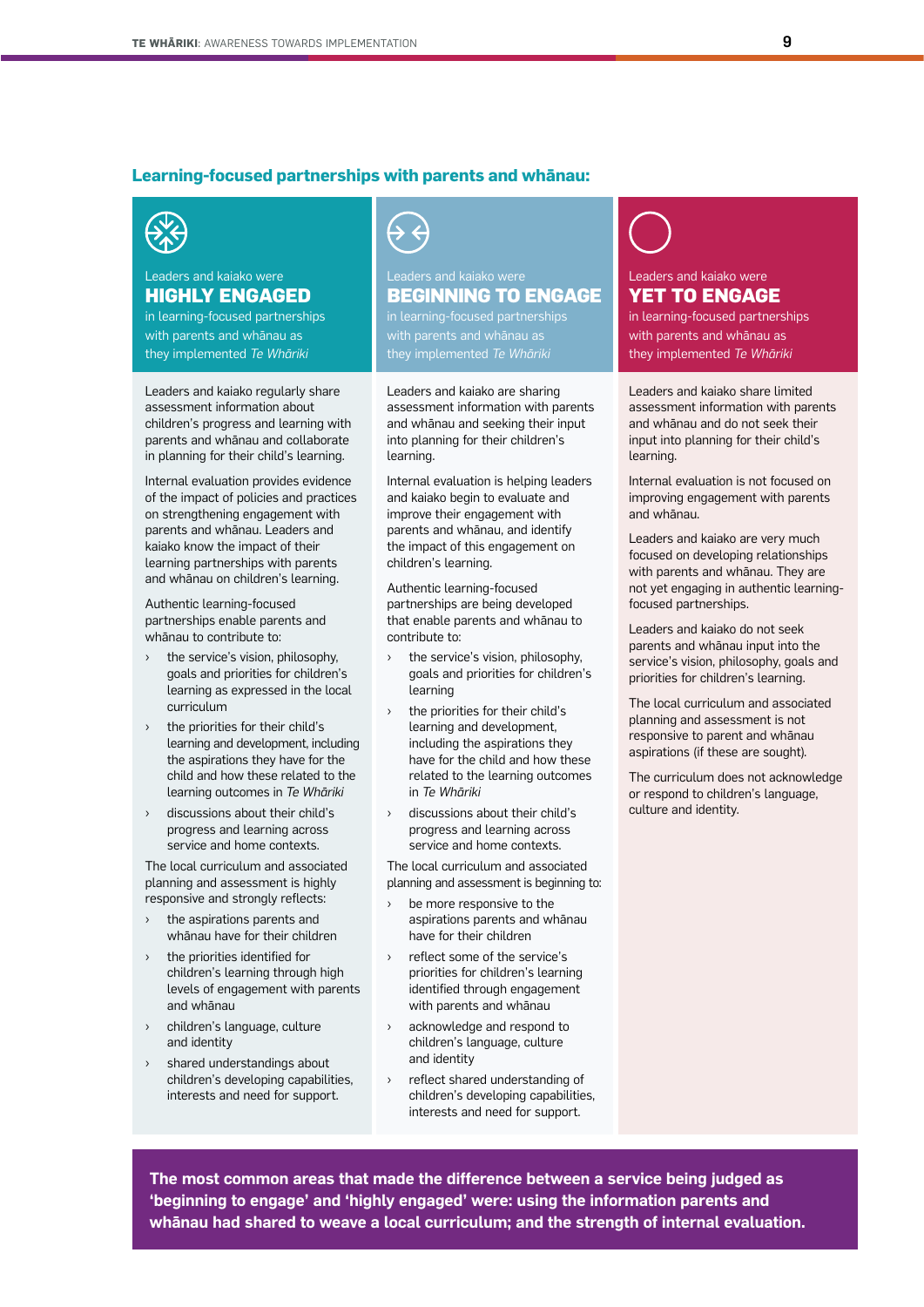# **One service's story of building on**  *relationships* **with parents and whānau to develop** *learning-focused partnerships*

Leaders and kaiako in this early learning service worked to establish strong, respectful relationships as the foundation for parents, whānau and the community to develop trusting learning partnerships. Leaders and kaiako believed when parents and whānau felt a sense of belonging to the service, they would be comfortable to share what they knew about their children and work with kaiako around their aspirations for their children.

Kaiako used a variety of strategies to take the **relationship** to the level of a learningfocused **partnership**. They deliberately made time for face-to-face conversations about children's developing interests, capabilities and need for support. Kaiako had informal conversations with parents about their children's learning at least once a week, and formal conversations at scheduled times through the year. When kaiako wrote a new learning story for a child, they personally shared the story with the child's parents, and invited their suggestions for how to strengthen the learning.

Kaiako invited parents to record their aspirations for their children on 'feathers' which they displayed in a 'Cloak of Dreams' in the service – keeping the aspirations current and visible. They used these aspirations to inform their priorities for children's learning, and from there develop a local curriculum meaningful to the children and their parents and whānau. Other information used in developing their priorities were the 20 Learning Outcomes in *Te Whāriki*, the governing body's priorities and kaiako strengths and interests.

Kaiako made links between what they knew about children's home lives, and the learning happening in the service. They invited parents to contribute to children's assessment, and partnered with parents to decide the next steps for children's learning. This was particularly strong when the child had special needs. Kaiako respected and valued what parents knew about their children and the insights they provided.

These learning-focused partnerships meant many parents and whānau were comfortable being actively involved in the life of the service; they contributed to the programme, spent time at the service and joined in excursions. Collaborating authentically with parents meant kaiako were also able to respond to children in ways that recognised and respected the children's language, culture and identity. Children experienced authentic learning opportunities, meaningful to them and their whānau, and assessment recognised children's learning both in the service, and at home.